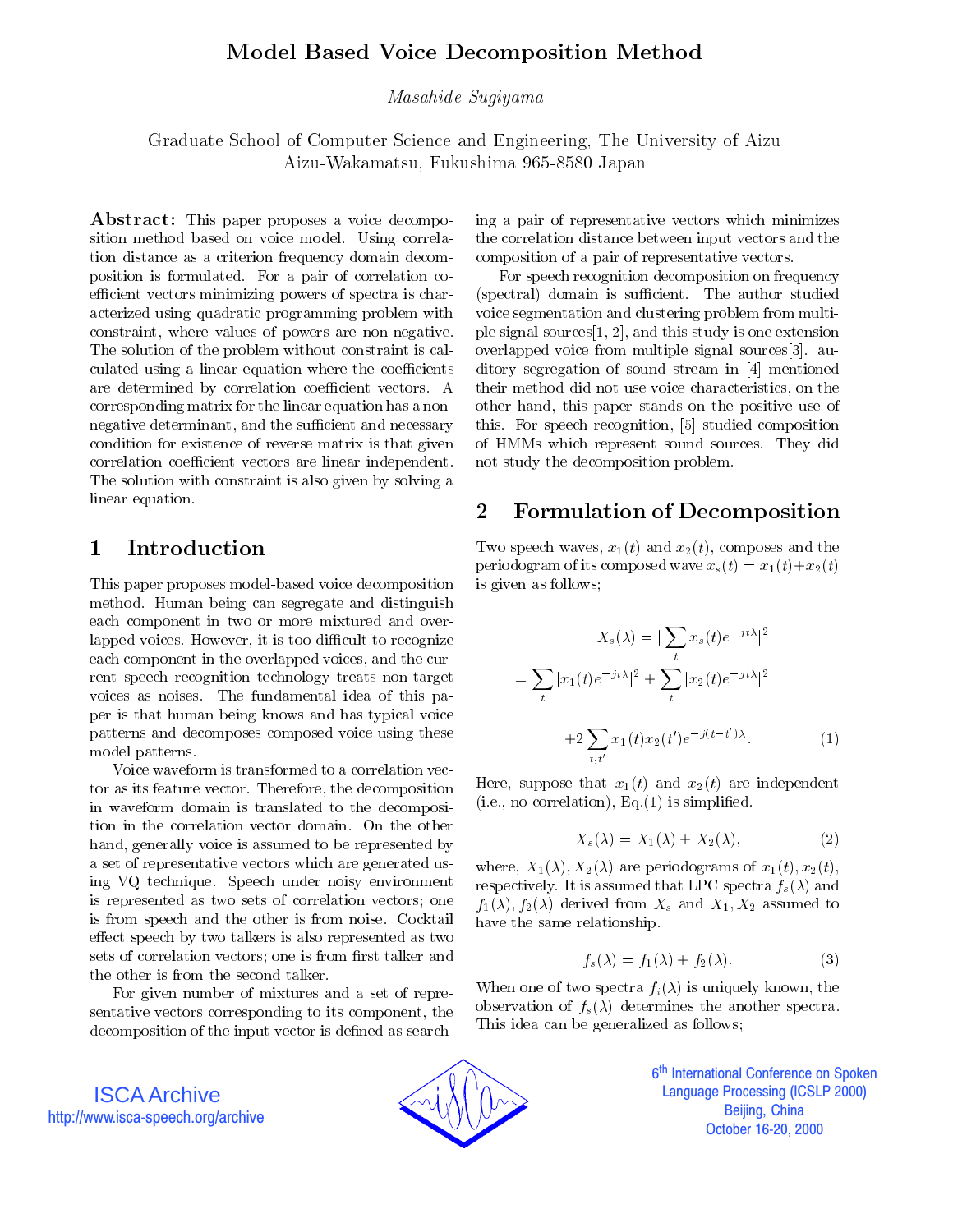For given  $f_s(\lambda)$ , find  $f_{1,j_1} \in V_1 = \{f_{1,j}\}\$ and  $f_{2,j_2} \in V_2 = \{f_{2,j}\}\$  which minimize the following  $Eq. (4);$ 

$$
\min_{j_1, j_2} d(f_s, f_{1,j_1} + f_{2,j_2}). \tag{4}
$$

 $\overline{\phantom{a}}$  and  $\overline{\phantom{a}}$  and  $\overline{\phantom{a}}$  and  $\overline{\phantom{a}}$  and  $\overline{\phantom{a}}$  and  $\overline{\phantom{a}}$  and  $\overline{\phantom{a}}$  and  $\overline{\phantom{a}}$  and  $\overline{\phantom{a}}$  and  $\overline{\phantom{a}}$  and  $\overline{\phantom{a}}$  and  $\overline{\phantom{a}}$  and  $\overline{\phantom{a}}$  and  $\overline{\phantom{a}}$  a

Here, d is a spectral distance; LPC cepstrum distance or correlation distance. To get finite set of representatives there are two ways;

- 1. finite representatives  $\{f_i(\lambda)\}\)$  to approximate spectral space
- 2. use constraint of LPC spectra

LPC cepstrum distance d between LPC spectra  $g_1, g_2$ are calculated as follows;

$$
d^{2}(g_{1}, g_{2}) = (c_{1,0} - c_{2,0})^{2} + 2\sum_{n=1}^{N} (c_{1,n} - c_{2,n})^{2} \quad (5)
$$
by

Using power,  $u_i$ , and correlation coefficients,  $r_{i,n}$ , Eq.(3) is represented as follows;

$$
f_1(\lambda) + f_2(\lambda) = (u_1 + u_2) \sum_{n = -\infty}^{\infty} \frac{u_1 r_{1,n} + u_2 r_{2,n}}{u_1 + u_2} e^{-j n \lambda} \quad \text{and} \quad \text{low}
$$
 (6)

Therefore, power and correlation coefficients of  $f(\lambda) =$  $f_1(\lambda) + f_2(\lambda)$  is calculated.

$$
\begin{cases}\n\hat{u} = u_1 + u_2 \\
\hat{r}_n = \frac{u_1 r_{1,n} + u_2 r_{2,n}}{\hat{u}}\n\end{cases} (7)
$$

To calculate Eq.(5), LPC cepstrum coefficients  $(\hat{c}_{j_1 ,j_2 ,n})$  $(n = 0, \ldots, N)$  are calculated from composed power and correlation coefficients in Eq. $(7)$ , and Eq. $(4)$  is translated as follows;

d <sup>2</sup> (fs; f1;j1+f2;j2 )=(cs;0c^j1;j2 ;0)2+2<sup>X</sup> (cs;nc^j1;j2 ;n)2

Therefore, for LPC cepstrum distance calculation, it is sufficient that representatives,  $V_i = \{f_{i,j}\}\$ , have only information on its power and correlation coefficients.

### Voice Decomposition Using Cor-3 relation Distance

In order to estimate power term the decomposition using correlation distance is described considering each model  $V_i$  is represented by the correlation coefficients. Using the correlation distance Eq.(4) is calculated as follows;

$$
d(f_s, \sum_{i=1}^I f_i) = \sum_{n=-N}^N (u_s r_{s,n} - \sum_{i=1}^I u_i r_{i,n})^2.
$$
 (8)

и при применении с производительности при применении с применения при применении с применения при применении с The problem to obtain  $u_i(i = 1, \ldots, I)$  which minimize Eq.(8) is called quadratic programming problem. Here, the problem has a constraint considering non negativeness of  $u_i$ .

> Without the constraint the least square method gives the solutions by the linear equation which is derived from partial derivatives of Eq.(8) by  $u_i$  setting 0.

$$
\sum_{j} u_j \sum_{n} r_{j,n} r_{i,n} = u_s \sum_{n=-N}^{N} r_{s,n} r_{i,n}.
$$
 (9)

(5) alent that  $\exists i; r_i$  exists on a hyper plane determined The matrix  $\mathbf{R} = (R_{ij})$  is symmetric and its determinant det( $\mathbf{R}$ )  $\geq$  0, where i, j elements  $R_{ij}$  is defined by  $\sum_{n} r_{i,n} r_{j,n} (i,j = 1,\ldots,I)$ . det $(R) = 0$  is equivby  $r_1, r_2, \ldots, r_l$ , where  $r_i$  is excluded. For example, in case of two variables,  $r_1 \neq r_2$  implies  $\det(\mathbf{R}) > 0$ .  $u_1, u_2$  is determined by the derived linear equation.

 $e^{-j\pi\gamma}$  above solution for two dimension is calculated as fol-To simplify the discussion the solution with the constraint in two dimensional case is described. The lows;

$$
\begin{cases}\nu_1 = u_s \frac{R_{s1}R_{22} - R_{s2}R_{22}}{R_{11}R_{22} - R_{12}R_{21}}\\u_2 = u_s \frac{R_{11}R_{s2} - R_{21}R_{s1}}{R_{11}R_{22} - R_{12}R_{21}}\n\end{cases} (10)
$$

 $(v) = u_1, u_2$ , the surface of the criterion is emptic in three Criterion (Eq.8) is equal to a quadratic function of dimensional space and there is always solution which gives the minimal value. Here, if  $u_2 < 0$ , the solution is given when the elliptic curve is touched to  $u_1$  axis. This is equal to the quadratic function of  $u_1$  with  $u_2 =$ 0 in the following  $D(u_1, u_2)$  has a multiple root.

$$
D(u_1, u_2) = \sum_{n=-N}^{N} (u_1 r_{1,n} + u_2 r_{2,n} - u_s r_{s,n})^2
$$

$$
\frac{\partial D(u_1, 0)}{\partial u_1} = 2 \sum_{n=-N}^{N} (u_1 r_{1,n} - u_s r_{s,n}) r_{1,n}
$$

$$
u_1 \sum_{n=-N}^{N} r_{1,n} r_{1,n} = u_s \sum_{n=-N}^{N} r_{s,n} r_{1,n}
$$

$$
u_1 = u_s \frac{R_{s1}}{R_{11}}.
$$
(11)

From the above discussion, spectral representatives do not require their power terms as power terms can be estimated using Eqs. $(9)$  and  $(11)$ .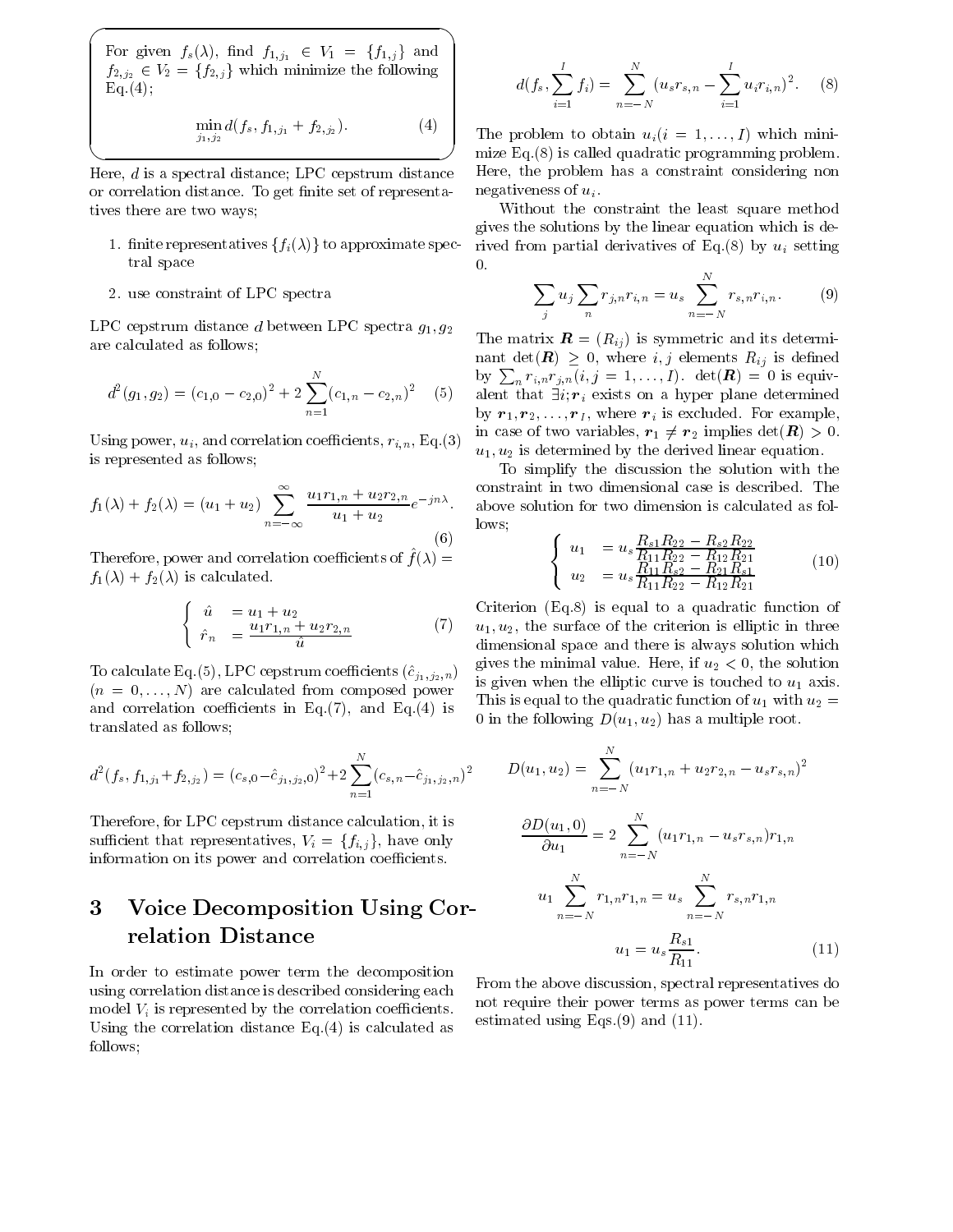# 4 Experiments for Evaluation

## 4.1 Speech database

200 different combinations are generated from randomly chosen 400 words in ATR 5240 word set. Silence intervals are removed using the phoneme label information. The duration length for the longer word is reduced to the length with the shorter word. In experiment 4.2 100 pairs of 200 words in the phoneme balanced 216 words are used as the training speech data.

## 4.2 Difference of overlapping on wave and correlation domains

Let the power of  $x_1(t)$  and  $x_2(t)$  be  $u_1$  and  $u_2$ . The ratio of these powers is defined as  $\alpha = \sqrt{\frac{u_1}{u_2}}$ . Let  $\beta$ dB is applied be the ratio of the power levels when  $x_1(t)$  and  $x_2(t)$ are overlapped. Its ratio on the wave domain can be calculated as  $\gamma = 10^{p/20}$ .  $x_s(t)$  is calculated as follows; of

$$
x_s(t) = x_1(t) + \alpha \gamma x_2(t). \tag{12}
$$

On the other hand, considering the relation between the correlation coefficients  $r_{1,n}$  and  $r_{2,n}$  of  $x_1, x_2$ , the overlapping in the correlation domain is as follows;

$$
\tilde{r}_{s,n} = \frac{r_{1,n} + \gamma^2 r_{2,n}}{1 + \gamma^2}.
$$
\n(13)

The value of LPC cepstrum distance is converted into dB scale using  $d_{dB}(g_1, g_2) = 4.342 \ d_{CEP}(g_1, g_2)$ .

The overlapping and decomposition processing on<br>
relation and wave domains is compared. Fig.1 shows<br>
diagram of the experiment. At first, for each frame<br>
power calculation, pre-emphasis and hamming win-<br>
ving are processe correlation and wave domains is compared. Fig.1 shows the diagram of the experiment. At first, for each frame the power calculation, pre-emphasis and hamming windowing are processed, and each power is normalized. In order to adjust powers to the given ratio,  $WAVE-2$  is weighted as Eq.(12), and the overlapping on the waves and correlation analysis is performed in Fig.1 (A). The other path is pre-emphasized, Hamming windowed, and after correlation analysis and power normalization, weighting and overlapping is done in Fig.1 (B) as shown in Eq.(13). After LPC Cepstrum analysis the distance is calculated.



Comparing the complexity of mixed voice and single voice in spectral shapes, it seems that the former is larger than the latter. Based on the above assumption, LPC analysis order is varied from 12 to 24. Table 1 shows the experiment condition. As Fig.2 shows that the largest distance value in the result is of 0.8dB, where  $\beta = 0$ dB overlapping and 24th LPC analysis. The smallest distance value is 0.25dB, where  $\beta = 40$ dB overlapping and 12th LPC analysis. The result shows that the smaller the analysis order the smaller the distance value. The distance for two adjoining analysis orders, for example, 16th and 20th, in the same overlapping dB is about 0.02dB. The distance value in higher LPC analysis order becomes larger because higher order LPC analysis represents more precise frequency components. Lower order in LPC analysis is better, however, a higher order LPC analysis is applied in the following decomposition experiment because maintaining rich frequency components using higher order LPC analysis can carry the characteristics of input voice.

Table 1: Analysis conditions

| rapic r. Individuo condiciono     |                          |
|-----------------------------------|--------------------------|
| speaker                           | 1 male,1 female          |
| $\overline{\text{pre-em}}$ phasis | $1 - 0.97z^{-1}$         |
| auto correlation                  | 24                       |
| LPC analysis                      | 12,16,20,24              |
| LPC cepstrum                      | 36                       |
| window length                     | $256$ points $(21.3$ ms) |
| window shift                      | $256$ points $(21.3$ ms) |
| sampling frequency                | 12kHz                    |



Figure 2: Effect of LPC analysis order

### 4.3 Accuracy of power estimation

The accuracy of the power estimation given by the least square method is examined. In this experiment the order of LPC analysis and the truncation order of LPC cepstrum are both 24.

Power estimation is evaluated, where a correlation coefficient vector is used the nearest in the codebook.